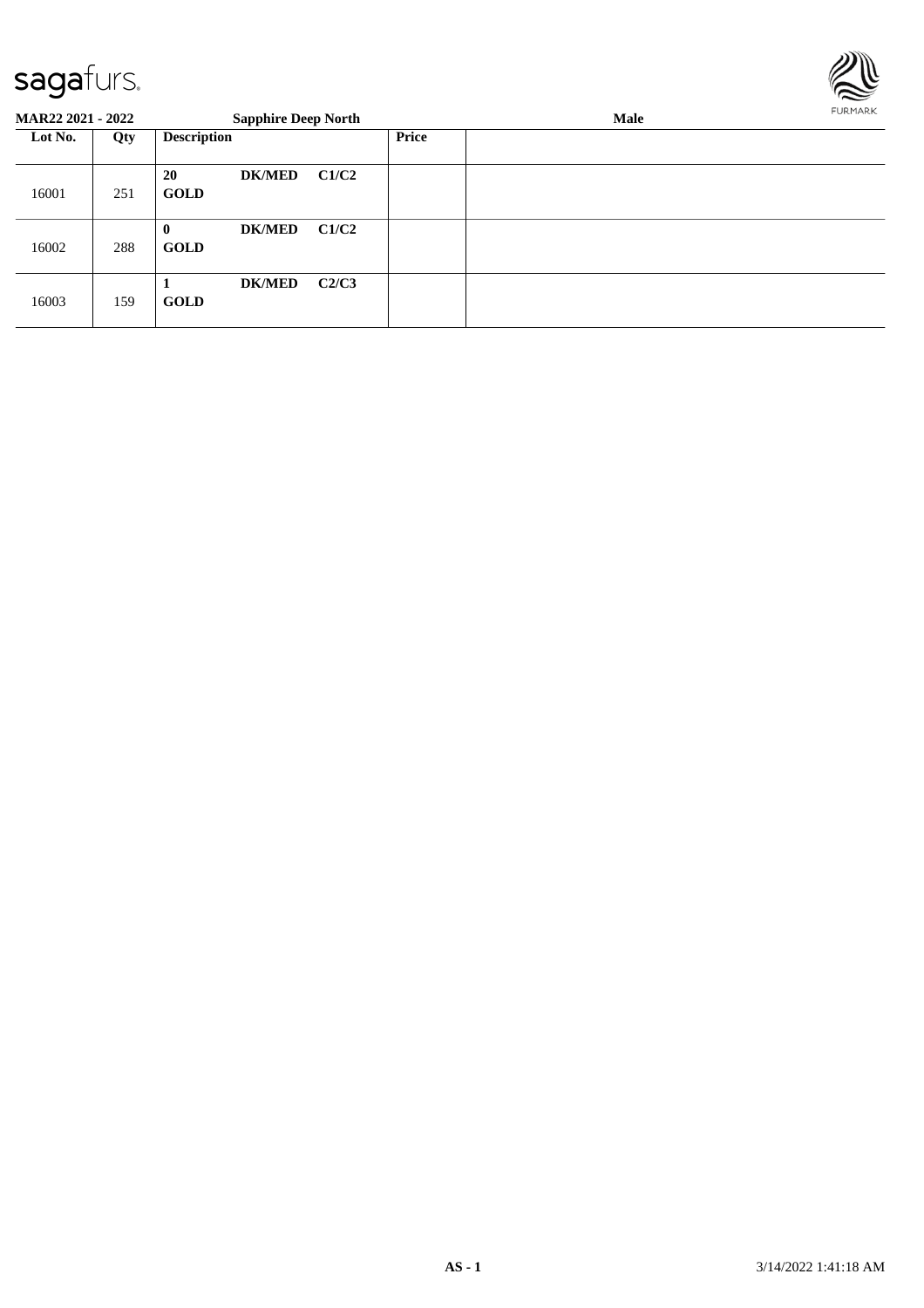

| MAR22 2021 - 2022 |     |                                   | <b>Sapphire Jefferson Fur Farm</b>           |       |       | Male | FURMARK |
|-------------------|-----|-----------------------------------|----------------------------------------------|-------|-------|------|---------|
| Lot No.           | Qty | <b>Description</b>                |                                              |       | Price |      |         |
| 16021             | 89  | 30<br><b>GOLD</b>                 | XD/DK<br>VELV1                               | C1/C2 |       |      |         |
| 16022             | 89  | 30<br><b>GOLD</b>                 | <b>MED</b><br><b>VELV1</b>                   | C1/C2 |       |      |         |
| 16023             | 126 | 30<br>$\operatorname{GOLD}$       | <b>PAL/XP</b><br>VELV1                       | C1/C2 |       |      |         |
| 16024             | 210 | <b>20</b><br><b>GOLD</b>          | $\bold{X}\bold{D}/\bold{D}\bold{K}$<br>VELV1 | C1/C2 |       |      |         |
| 16025             | 193 | 20<br><b>GOLD</b>                 | <b>MED</b><br>VELV1                          | C1/C2 |       |      |         |
| 16026             | 240 | 20<br>$\operatorname{GOLD}$       | <b>PAL/XP</b><br>VELV1                       | C1/C2 |       |      |         |
| 16027             | 176 | $\bf{0}$<br><b>GOLD</b>           | XD/DK<br><b>VELV1</b>                        | C1/C2 |       |      |         |
| 16028             | 231 | $\bf{0}$<br>$\operatorname{GOLD}$ | MED/PAL C1/C2<br>VELV1                       |       |       |      |         |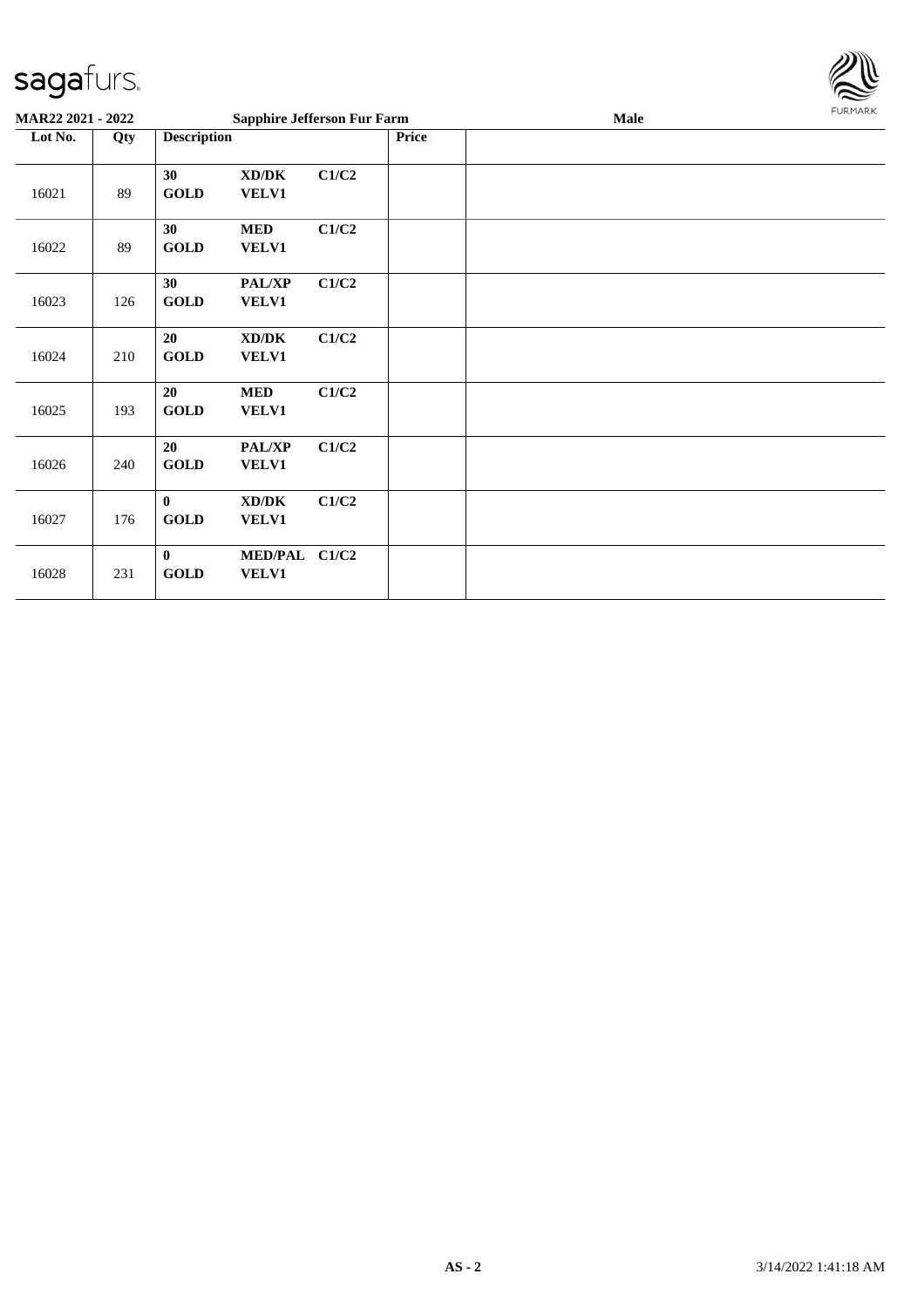

| MAR22 2021 - 2022                                  |     |                             | <b>Sapphire Bogus Fur Farm</b>         |       |                                   | Male | <b>LOKINKY</b> |
|----------------------------------------------------|-----|-----------------------------|----------------------------------------|-------|-----------------------------------|------|----------------|
| Lot No.                                            | Qty | <b>Description</b>          |                                        |       | Price                             |      |                |
| 16041                                              | 90  | 40<br><b>GOLD</b>           | MED/PAL C1/C2<br>VELV2                 |       |                                   |      |                |
| 16042                                              | 83  | 30<br><b>GOLD</b>           | <b>Dark</b><br>VELV2                   | C1/C2 |                                   |      |                |
| 16043                                              | 230 | 30<br><b>GOLD</b>           | $\bf MED$<br>VELV2                     | C1/C2 |                                   |      |                |
| * * * * * * * * * * * * * *<br>$*16044$<br>$\ast$  | 205 | 30<br><b>GOLD</b>           | <b>PALE</b><br>VELV2                   | C1/C2 |                                   |      |                |
| $\ast$<br>$*16045$<br>* * * * * * * * * * * * * *  | 182 |                             | 387 Skins                              |       | $\ast$<br>$\ast$<br>* * * * * * * |      |                |
| 16046                                              | 178 | 30<br>$\operatorname{GOLD}$ | $\bold{XP}$<br>VELV2                   | C1/C2 |                                   |      |                |
| 16047                                              | 239 | 20<br><b>GOLD</b>           | <b>Dark</b><br>VELV2                   | C1/C2 |                                   |      |                |
| * * * * * * * * * * * * * *<br>$* 16048$<br>$\ast$ | 245 | 20<br><b>GOLD</b>           | $\bf MED$<br><b>VELV2</b>              | C1/C2 |                                   |      |                |
| $\ast$<br>$*16049$<br>$\ast$                       | 220 |                             | $\overline{c}$                         |       | $\ast$<br>$\ast$<br>$\ast$        |      |                |
| $\ast$<br>$*16050$<br>* * * * * * * * * * * * * *  | 75  |                             | 540 Skins                              |       | $\ast$<br>∗<br>* * * * * * *      |      |                |
| * * * * * * * * * * * * * *<br>$*16051$<br>$\ast$  | 245 | <b>20</b><br><b>GOLD</b>    | <b>PALE</b><br>VELV2                   | C1/C2 |                                   |      |                |
| $\ast$<br>$*16052$<br>$\star$                      | 220 |                             | 2                                      |       | $\ast$<br>$\ast$<br>$\star$       |      |                |
| $*$<br>$*16053$<br>$\ast$                          | 220 |                             | 3                                      |       | $\ast$<br>$\ast$<br>$\ast$        |      |                |
| $*$<br>$*16054$<br>* * * * * * * * * * * * * *     | 127 |                             | 812 Skins                              |       | $\ast$<br>$\ast$<br>* * * * * * * |      |                |
| * * * * * * * * * * * * * * *<br>$*16055$<br>$*$   | 245 | 20<br><b>GOLD</b>           | $\mathbf{X}\mathbf{P}$<br><b>VELV2</b> | C1/C2 |                                   |      |                |
| $*$<br>$*16056$<br>* * * * * * * * * * * * * *     | 128 |                             | 373 Skins                              |       | $\ast$<br>∗<br>* * * * * * *      |      |                |
| 16057                                              | 163 | $\mathbf{0}$<br><b>GOLD</b> | XD/DK<br>VELV2                         | C1/C2 |                                   |      |                |
| 16058                                              | 205 | $\mathbf{0}$<br><b>GOLD</b> | <b>MED</b><br>VELV2                    | C1/C2 |                                   |      |                |
| 16059                                              | 245 | $\mathbf{0}$<br><b>GOLD</b> | <b>PALE</b><br>VELV2                   | C1/C2 |                                   |      |                |
| 16060                                              | 145 | $\mathbf{0}$<br><b>GOLD</b> | $\mathbf{XP}$<br>VELV2                 | C1/C2 |                                   |      |                |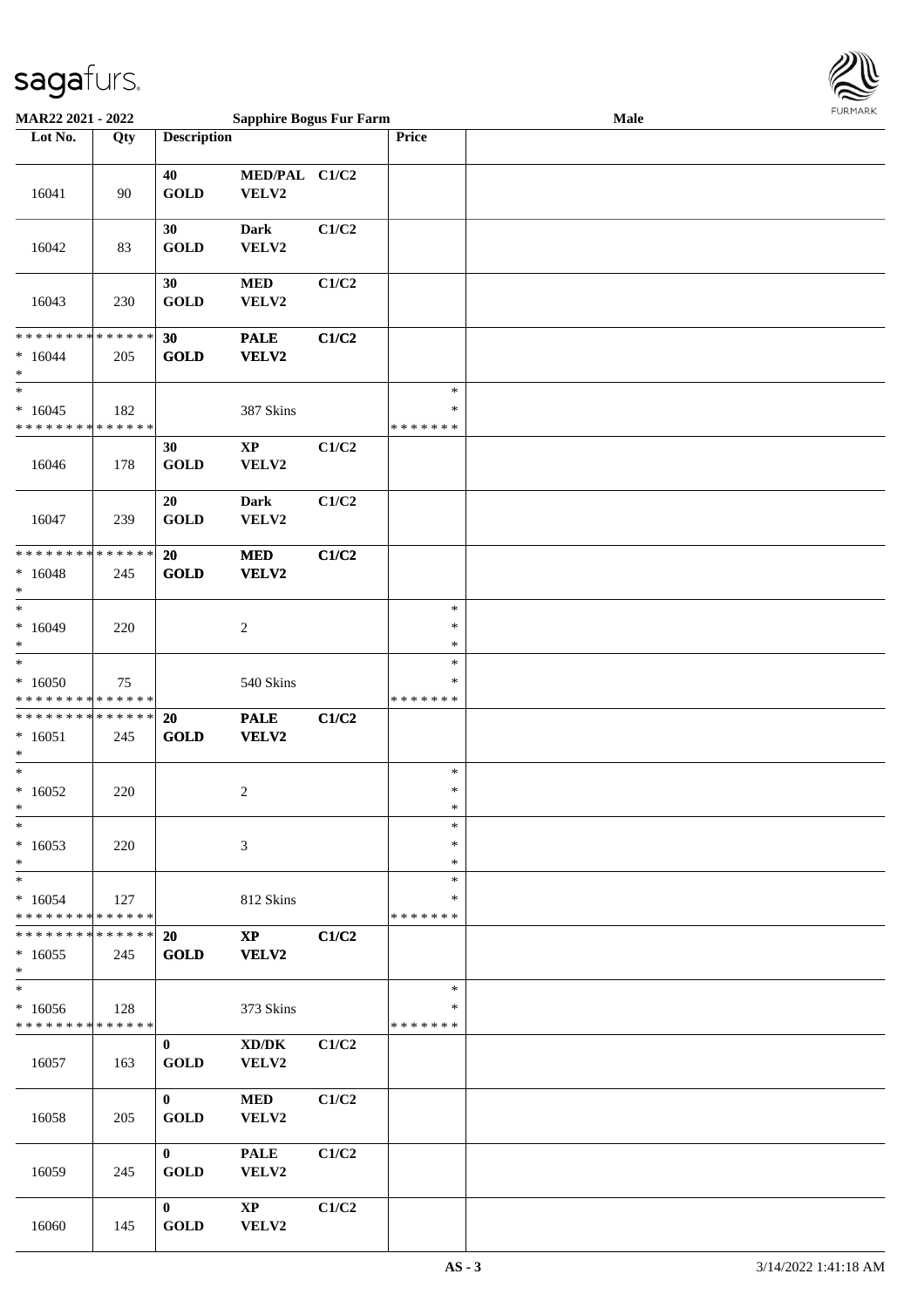

| MAR22 2021 - 2022 |     |                         | <b>Sapphire Bogus Fur Farm</b> |       |       | Male | <b>FURMARK</b> |
|-------------------|-----|-------------------------|--------------------------------|-------|-------|------|----------------|
| Lot No.           | Qty | <b>Description</b>      |                                |       | Price |      |                |
| 16061             | 151 | 1<br><b>GOLD</b>        | <b>DK/MED</b><br><b>VELV2</b>  | C1/C2 |       |      |                |
| 16062             | 79  | 40<br><b>GOLD</b>       | MED/PAL C1/C2<br>VELV3         |       |       |      |                |
| 16063             | 189 | 30<br><b>GOLD</b>       | <b>DK/MED</b><br>VELV3         | C1/C2 |       |      |                |
| 16064             | 192 | 30<br><b>GOLD</b>       | <b>PAL/XP</b><br>VELV3         | C1/C2 |       |      |                |
| 16065             | 195 | 20<br><b>GOLD</b>       | <b>DK/MED</b><br>VELV3         | C1/C2 |       |      |                |
| 16066             | 206 | 20<br><b>GOLD</b>       | PAL/XP<br>VELV3                | C1/C2 |       |      |                |
| 16067             | 79  | $\bf{0}$<br><b>GOLD</b> | <b>MED/PAL</b><br>VELV3        | C1/C2 |       |      |                |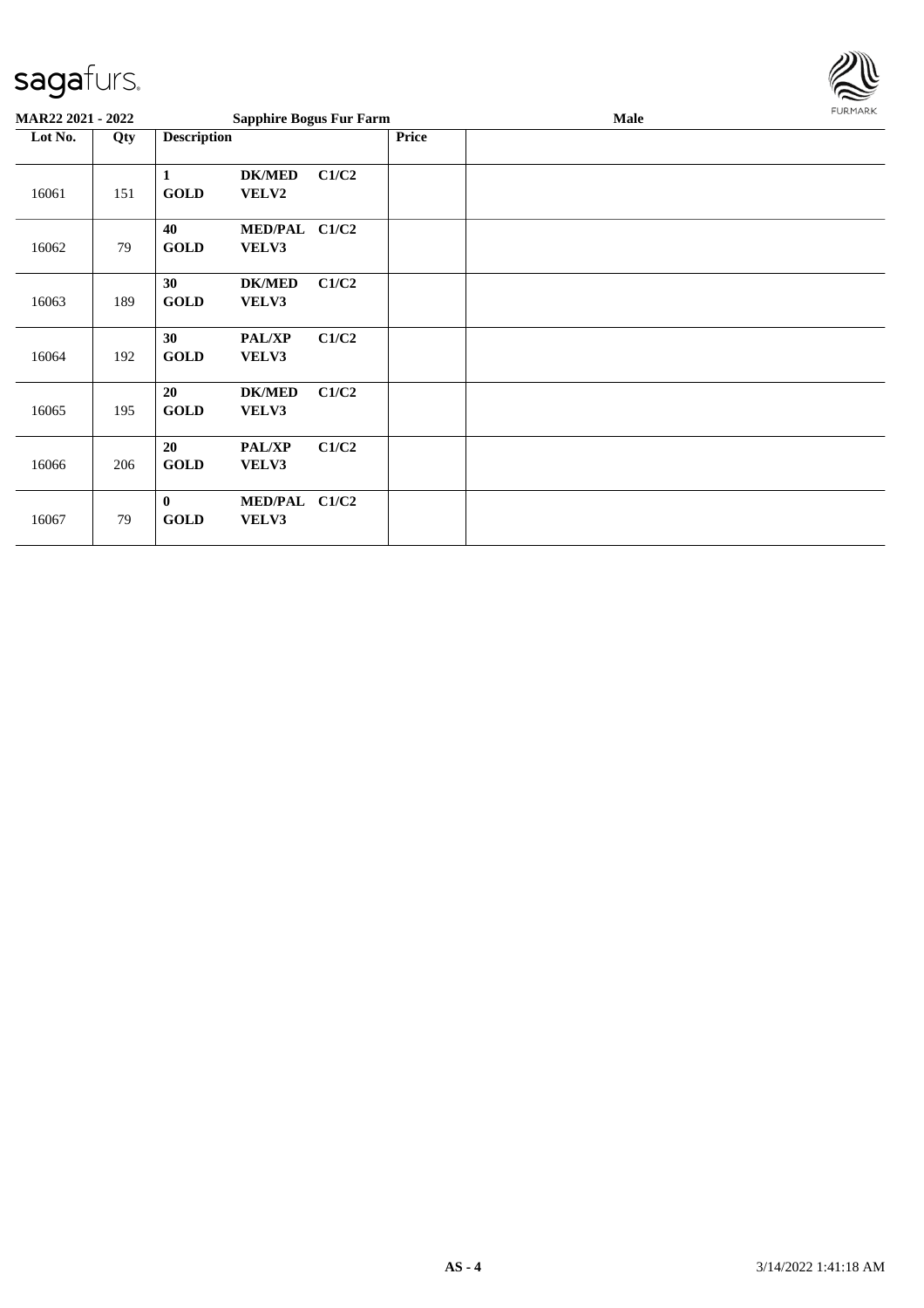

| <b>MAR22 2021 - 2022</b> |     |                         | <b>Sapphire Jefferson Fur Farm</b> |       |       | Male | FURMARK |
|--------------------------|-----|-------------------------|------------------------------------|-------|-------|------|---------|
| Lot No.                  | Qty | <b>Description</b>      |                                    |       | Price |      |         |
| 16081                    | 116 | 30<br><b>SLVR</b>       | MED/PAL C1/C2<br>VELV1             |       |       |      |         |
| 16082                    | 172 | 20<br><b>SLVR</b>       | <b>DK/MED</b><br>VELV1             | C1/C2 |       |      |         |
| 16083                    | 86  | 20<br><b>SLVR</b>       | PAL/XP<br>VELV1                    | C1/C2 |       |      |         |
|                          |     |                         | <b>Sapphire Bogus Fur Farm</b>     |       |       | Male |         |
| 16085                    | 112 | 30<br><b>SLVR</b>       | <b>DK/MED</b><br>VELV2             | C1/C2 |       |      |         |
| 16086                    | 96  | 30<br><b>SLVR</b>       | PAL/XP<br>VELV2                    | C1/C2 |       |      |         |
| 16087                    | 158 | 20<br><b>SLVR</b>       | <b>DK/MED</b><br>VELV2             | C1/C2 |       |      |         |
| 16088                    | 152 | 20<br><b>SLVR</b>       | PAL/XP<br>VELV2                    | C1/C2 |       |      |         |
| 16089                    | 187 | $\bf{0}$<br><b>SLVR</b> | XD/DK<br>VELV2                     | C1/C2 |       |      |         |
| 16090                    | 207 | $\bf{0}$<br><b>SLVR</b> | MED/PAL C1/C2<br>VELV2             |       |       |      |         |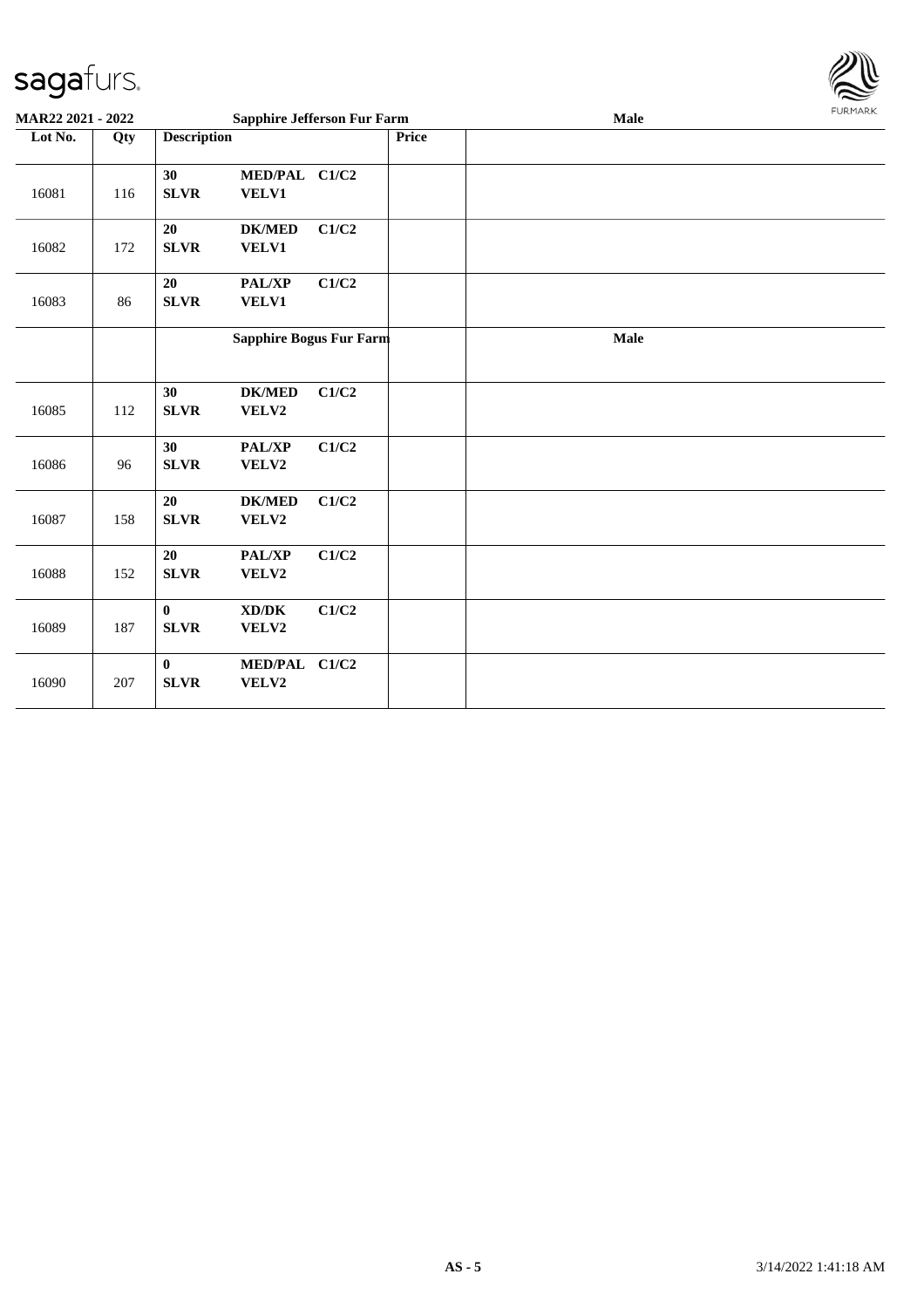

| <b>MAR22 2021 - 2022</b>                                                     |     |                                 | <b>Sapphire Deep North</b>                   |                      |                              | <b>Male</b> |  |
|------------------------------------------------------------------------------|-----|---------------------------------|----------------------------------------------|----------------------|------------------------------|-------------|--|
| Lot No.                                                                      | Qty | <b>Description</b>              |                                              |                      | <b>Price</b>                 |             |  |
|                                                                              |     |                                 |                                              |                      |                              |             |  |
| 16101                                                                        | 112 | ${\bf 20}$<br><b>VSLA</b>       | XD/DK                                        | C1/C2                |                              |             |  |
| 16102                                                                        | 82  | 20<br><b>VSLA</b>               | MED/PAL C1/C2                                |                      |                              |             |  |
| 16103                                                                        | 169 | $\boldsymbol{0}$<br><b>VSLA</b> | $\bold{X}\bold{D}/\bold{D}\bold{K}$          | C1/C2                |                              |             |  |
| 16104                                                                        | 94  | $\bf{0}$<br><b>VSLA</b>         | MED/PAL C1/C2                                |                      |                              |             |  |
| 16105                                                                        | 180 | $\mathbf{1}$<br><b>VSLA</b>     | <b>DK/MED</b>                                | C1/C2                |                              |             |  |
|                                                                              |     |                                 | Sapphire Bogus Fur Farm                      |                      |                              | Male        |  |
| 16107                                                                        | 108 | 40<br>${\bf VSLA}$              | MED/PAL C1/C2<br>VELV2                       |                      |                              |             |  |
| 16108                                                                        | 194 | 30<br><b>VSLA</b>               | <b>DK/MED</b><br>VELV2                       | C1/C2                |                              |             |  |
| 16109                                                                        | 97  | 30<br>${\bf VSLA}$              | PAL/XP<br>VELV2                              | C1/C2                |                              |             |  |
| 16110                                                                        | 126 | 30<br>${\bf VSLA}$              | <b>DK/MED</b><br>VELV2                       | C1/C2<br><b>OPEN</b> |                              |             |  |
| 16111                                                                        | 114 | 30<br><b>VSLA</b>               | PAL/XP<br>VELV2                              | C1/C2<br><b>OPEN</b> |                              |             |  |
| * * * * * * * * <mark>* * * * * * *</mark><br>$* 16112$<br>*                 | 245 | 20<br><b>VSLA</b>               | <b>DK/MED</b><br><b>VELV2</b>                | C1/C2                |                              |             |  |
| $\ast$<br>$* 16113$<br>* * * * * * * * <mark>* * * * * * *</mark>            | 41  |                                 | 286 Skins                                    |                      | $\ast$<br>∗<br>* * * * * * * |             |  |
| * * * * * * * * <mark>* * * * * *</mark> *<br>$* 16114$<br>$\ast$            | 245 | 20<br><b>VSLA</b>               | PAL/XP<br><b>VELV2</b>                       | C1/C2                |                              |             |  |
| $\overline{\ast}$<br>$* 16115$<br>* * * * * * * * <mark>* * * * * * *</mark> | 62  |                                 | 307 Skins                                    |                      | $\ast$<br>∗<br>* * * * * * * |             |  |
| 16116                                                                        | 137 | 20<br><b>VSLA</b>               | <b>DK/MED</b><br><b>VELV2</b>                | C1/C2<br><b>OPEN</b> |                              |             |  |
| 16117                                                                        | 130 | 20<br><b>VSLA</b>               | PAL/XP<br><b>VELV2</b>                       | C1/C2<br><b>OPEN</b> |                              |             |  |
| 16118                                                                        | 217 | $\bf{0}$<br>${\bf VSLA}$        | $\bold{X}\bold{D}/\bold{D}\bold{K}$<br>VELV2 | C1/C2                |                              |             |  |
| 16119                                                                        | 281 | $\bf{0}$<br><b>VSLA</b>         | MED/PAL C1/C2<br>VELV2                       |                      |                              |             |  |
| 16120                                                                        | 104 | $\mathbf{1}$<br><b>VSLA</b>     | <b>DK/MED</b><br>VELV2                       | C1/C2                |                              |             |  |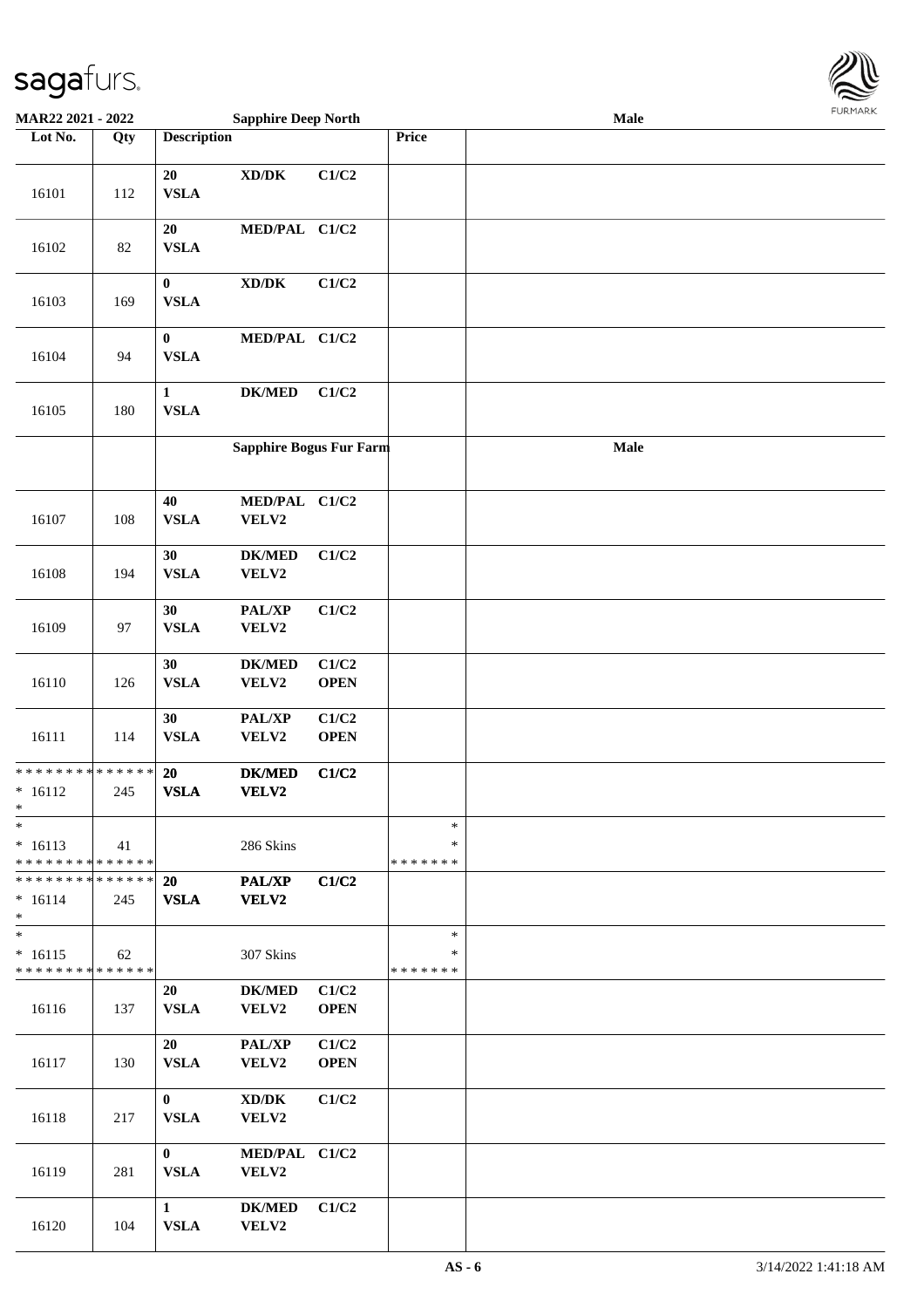

| MAR22 2021 - 2022                                     |     |                               | <b>Sapphire Deep North</b> |       |                                   | Female |  |  |  |  |
|-------------------------------------------------------|-----|-------------------------------|----------------------------|-------|-----------------------------------|--------|--|--|--|--|
| Lot No.                                               | Qty | <b>Description</b>            |                            |       | <b>Price</b>                      |        |  |  |  |  |
| 26001                                                 | 139 | 1<br><b>GOLD</b>              | <b>DK/MED</b>              | C2/C3 |                                   |        |  |  |  |  |
| 26002                                                 | 202 | 1<br><b>GOLD</b>              | PAL/XP                     | C2/C3 |                                   |        |  |  |  |  |
| * * * * * * * * * * * * * * *<br>$* 26003$<br>$\ast$  | 465 | $\overline{2}$<br><b>GOLD</b> | <b>DK/MED</b>              | C2/C3 |                                   |        |  |  |  |  |
| $*$<br>$* 26004$<br>* * * * * * * * * * * * * *       | 157 |                               | 622 Skins                  |       | $\ast$<br>$\ast$<br>* * * * * * * |        |  |  |  |  |
| ******** <mark>******</mark> 2<br>$* 26005$<br>$\ast$ | 465 | <b>GOLD</b>                   | PAL/XP                     | C2/C3 |                                   |        |  |  |  |  |
| $\ast$<br>$* 26006$<br>* * * * * * * * * * * * * *    | 160 |                               | 625 Skins                  |       | $\ast$<br>$\ast$<br>* * * * * * * |        |  |  |  |  |
| 26007                                                 | 136 | $\mathbf{3}$<br><b>GOLD</b>   | XD/DK                      | C2/C3 |                                   |        |  |  |  |  |
| 26008                                                 | 229 | $\mathbf{3}$<br><b>GOLD</b>   | MED/PAL C2/C3              |       |                                   |        |  |  |  |  |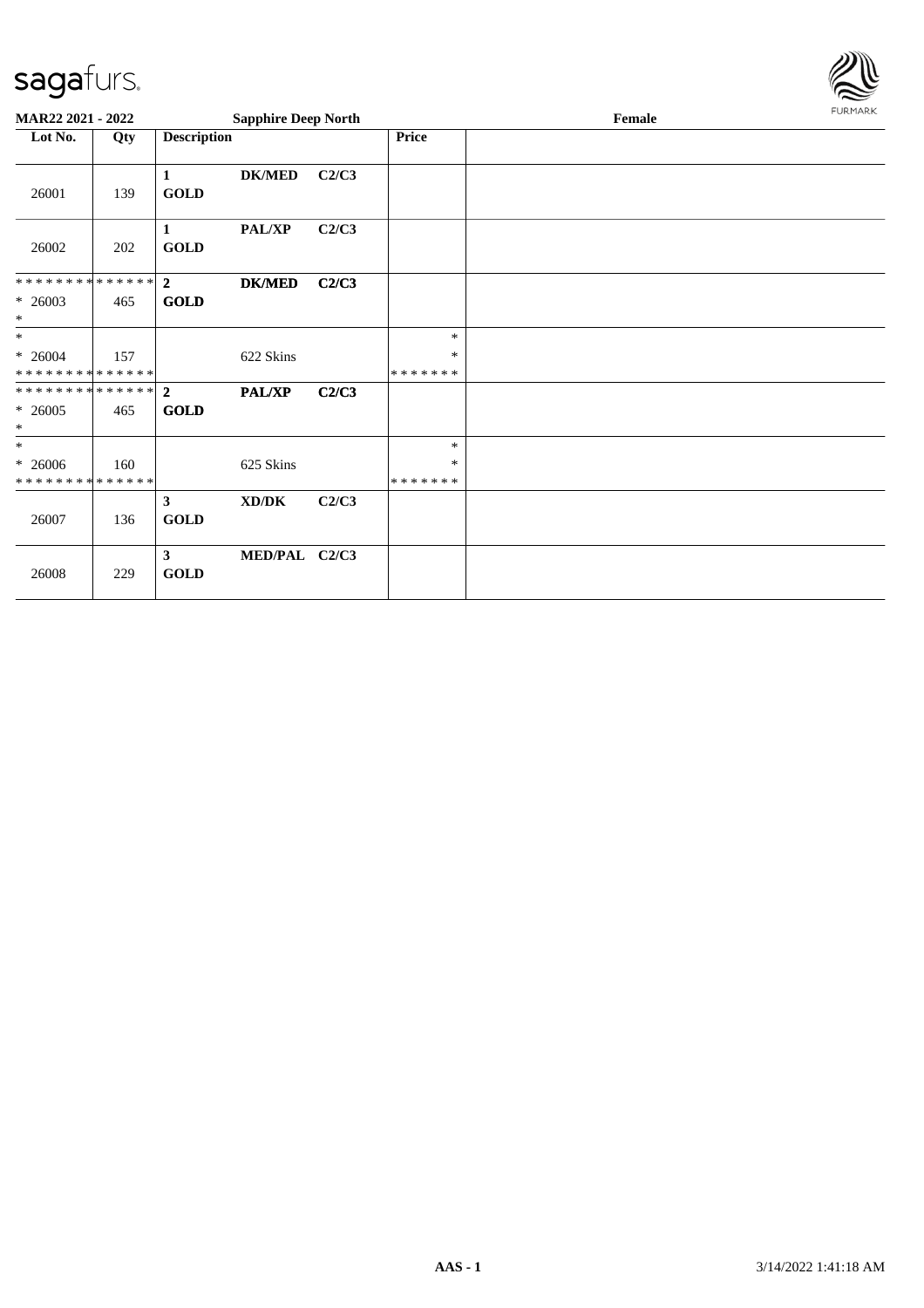

| MAR22 2021 - 2022                                    |                    |                                       | <b>Sapphire Jefferson Fur Farm</b> |       |                                   | Female | <b>FURPIARR</b> |
|------------------------------------------------------|--------------------|---------------------------------------|------------------------------------|-------|-----------------------------------|--------|-----------------|
| Lot No.                                              | Qty                | <b>Description</b>                    |                                    |       | Price                             |        |                 |
| 26021                                                | 298                | $\mathbf{1}$<br><b>GOLD</b>           | <b>DK/MED</b><br>VELV1             | C1/C2 |                                   |        |                 |
| 26022                                                | 362                | $\mathbf 1$<br><b>GOLD</b>            | <b>PALE</b><br>VELV1               | C1/C2 |                                   |        |                 |
| 26023                                                | 99                 | $\mathbf{1}$<br><b>GOLD</b>           | $\mathbf{XP}$<br>VELV1             | C1/C2 |                                   |        |                 |
| 26024                                                | 153                | $\overline{2}$<br><b>GOLD</b>         | 2XD/XD<br>VELV1                    | C1/C2 |                                   |        |                 |
| 26025                                                | 387                | $\boldsymbol{2}$<br><b>GOLD</b>       | <b>Dark</b><br>VELV1               | C1/C2 |                                   |        |                 |
| * * * * * * * *<br>$* 26026$<br>$*$                  | * * * * * *<br>465 | $\overline{2}$<br><b>GOLD</b>         | <b>MED</b><br><b>VELV1</b>         | C1/C2 |                                   |        |                 |
| $\ast$<br>$* 26027$<br>* * * * * * * * * * * * * *   | 161                |                                       | 626 Skins                          |       | $\ast$<br>$\ast$<br>* * * * * * * |        |                 |
| * * * * * * * * * * * * * * *<br>$* 26028$<br>$\ast$ | 465                | $\overline{2}$<br><b>GOLD</b>         | <b>PALE</b><br><b>VELV1</b>        | C1/C2 |                                   |        |                 |
| $*$<br>$* 26029$<br>* * * * * * * * * * * * * *      | 50                 |                                       | 515 Skins                          |       | $\ast$<br>$\ast$<br>* * * * * * * |        |                 |
| 26030                                                | 186                | $\boldsymbol{2}$<br><b>GOLD</b>       | $\mathbf{X}\mathbf{P}$<br>VELV1    | C1/C2 |                                   |        |                 |
| 26031                                                | 115                | $\mathbf{3}$<br><b>GOLD</b>           | 2XD/XD<br>VELV1                    | C1/C2 |                                   |        |                 |
| 26032                                                | 199                | $\mathbf{3}$<br>GOLD                  | <b>DK/MED</b><br><b>VELV1</b>      | C1/C2 |                                   |        |                 |
| 26033                                                | 153                | $\mathbf{3}$<br>$\operatorname{GOLD}$ | PAL/XP<br>VELV1                    | C1/C2 |                                   |        |                 |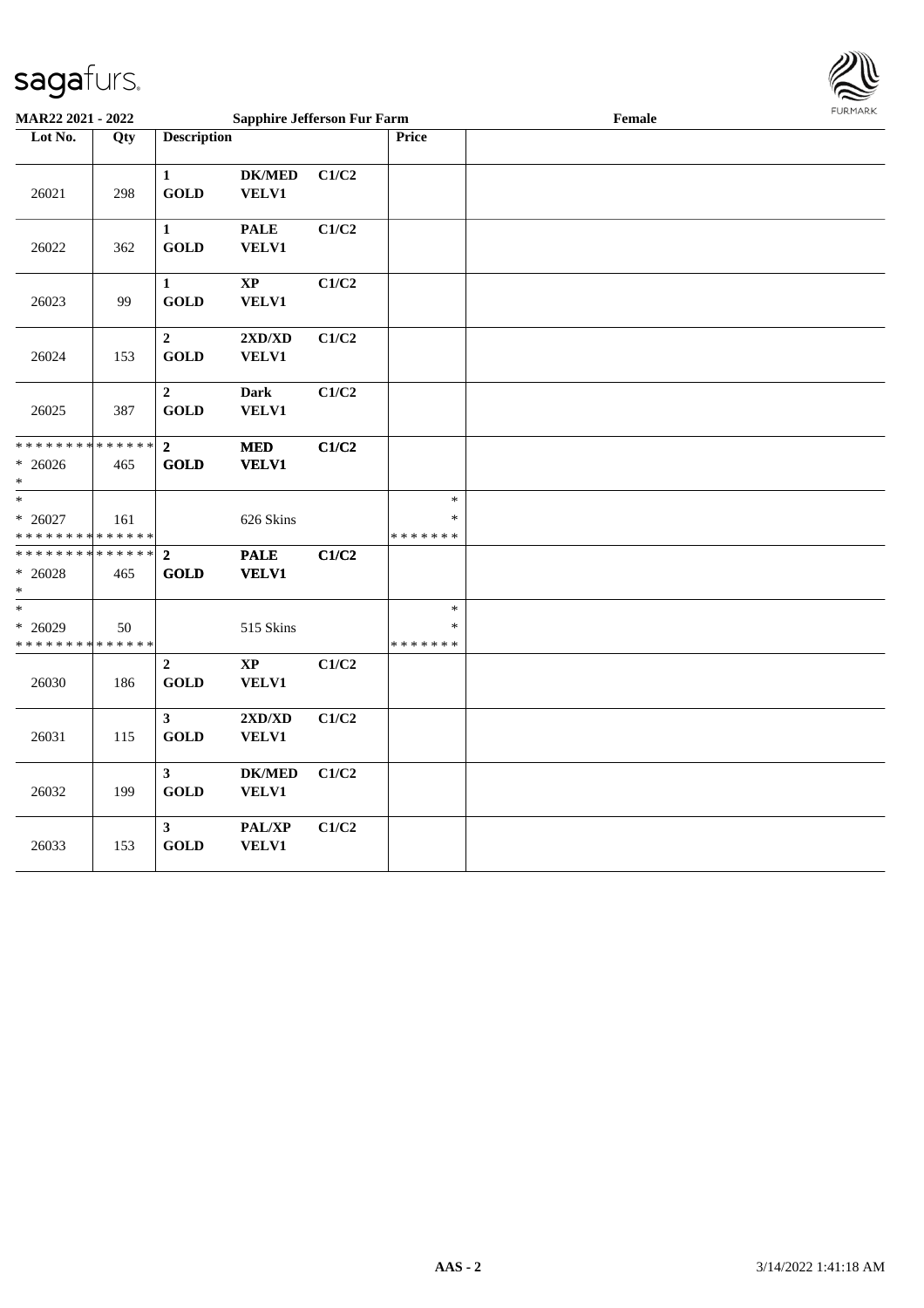

| <b>MAR22 2021 - 2022</b>                                          |     |                               | <b>Sapphire Bogus Fur Farm</b>      |       |                                   | Female | $1$ $0.51$ <i>W</i> $0.51$ |
|-------------------------------------------------------------------|-----|-------------------------------|-------------------------------------|-------|-----------------------------------|--------|----------------------------|
| Lot No.                                                           | Qty | <b>Description</b>            |                                     |       | Price                             |        |                            |
| 26041                                                             | 164 | $\bf{0}$<br><b>GOLD</b>       | MED/PAL C1/C2<br>VELV2              |       |                                   |        |                            |
| 26042                                                             | 102 | $\mathbf{1}$<br><b>GOLD</b>   | 2XD/XD<br>VELV2                     | C1/C2 |                                   |        |                            |
| 26043                                                             | 163 | $\mathbf{1}$<br><b>GOLD</b>   | <b>Dark</b><br>VELV2                | C1/C2 |                                   |        |                            |
| 26044                                                             | 273 | $\mathbf{1}$<br><b>GOLD</b>   | $\bf MED$<br>VELV2                  | C1/C2 |                                   |        |                            |
| * * * * * * * * <mark>* * * * * *</mark><br>$* 26045$<br>*        | 465 | $\mathbf{1}$<br><b>GOLD</b>   | <b>PALE</b><br><b>VELV2</b>         | C1/C2 |                                   |        |                            |
| $\ast$<br>$* 26046$<br>* * * * * * * * <mark>* * * * * *</mark>   | 101 |                               | 566 Skins                           |       | $\ast$<br>$\ast$<br>* * * * * * * |        |                            |
| 26047                                                             | 279 | $\mathbf{1}$<br><b>GOLD</b>   | $\bold{XP}$<br>VELV2                | C1/C2 |                                   |        |                            |
| 26048                                                             | 316 | $\overline{2}$<br><b>GOLD</b> | <b>Dark</b><br>VELV2                | C1/C2 |                                   |        |                            |
| * * * * * * * * * * * * * * *<br>$* 26049$<br>$\ast$              | 465 | $\mathbf{2}$<br><b>GOLD</b>   | <b>MED</b><br><b>VELV2</b>          | C1/C2 |                                   |        |                            |
| $\ast$<br>$* 26050$<br>* * * * * * * * * * * * * * *              | 172 |                               | 637 Skins                           |       | $\ast$<br>∗<br>* * * * * * *      |        |                            |
| * * * * * * * * * * * * * * <mark>*</mark><br>$* 26051$<br>$\ast$ | 465 | $\overline{2}$<br><b>GOLD</b> | <b>PALE</b><br><b>VELV2</b>         | C1/C2 |                                   |        |                            |
| $\ast$<br>$* 26052$<br>* * * * * * * * * * * * * *                | 422 |                               | 887 Skins                           |       | $\ast$<br>$\ast$<br>* * * * * * * |        |                            |
| 26053                                                             | 294 | $\overline{2}$<br><b>GOLD</b> | $\mathbf{XP}$<br>VELV2              | C1/C2 |                                   |        |                            |
| 26054                                                             | 126 | 3 <sup>1</sup><br><b>GOLD</b> | <b>DK/MED</b><br>VELV2              | C1/C2 |                                   |        |                            |
| 26055                                                             | 170 | 3 <sup>1</sup><br><b>GOLD</b> | PAL/XP<br>VELV2                     | C1/C2 |                                   |        |                            |
| 26056                                                             | 185 | 0/1<br>$\operatorname{GOLD}$  | $DK/MED$<br>VELV3                   | C1/C2 |                                   |        |                            |
| 26057                                                             | 193 | 0/1<br>$\operatorname{GOLD}$  | $\mathbf{PAL}/\mathbf{XP}$<br>VELV3 | C1/C2 |                                   |        |                            |
| 26058                                                             | 157 | $\overline{2}$<br><b>GOLD</b> | <b>DK/MED</b><br>VELV3              | C1/C2 |                                   |        |                            |
| 26059                                                             | 96  | $\overline{2}$<br><b>GOLD</b> | PAL/XP<br>VELV3                     | C1/C2 |                                   |        |                            |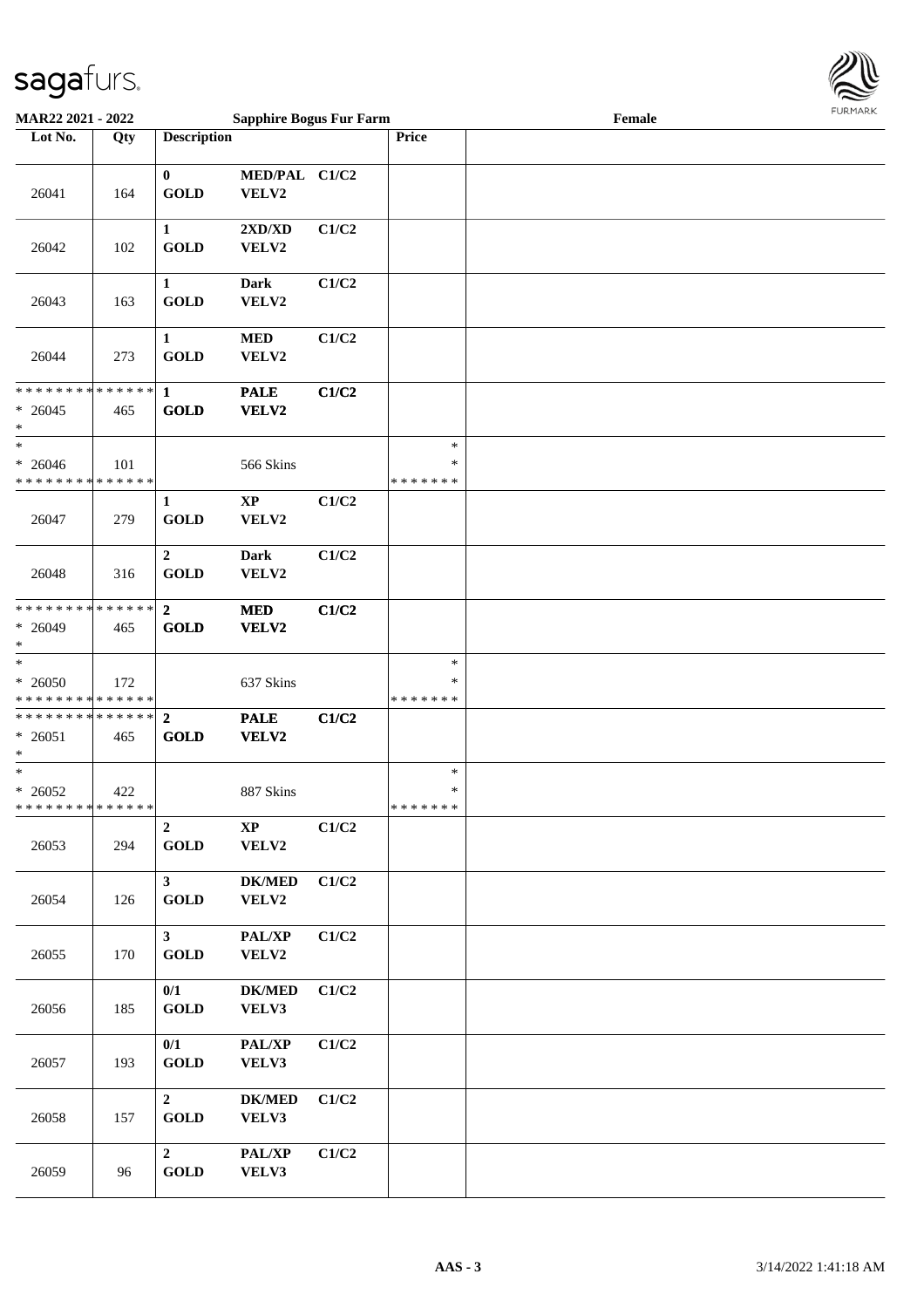

| MAR22 2021 - 2022 |     |                                 | <b>Sapphire Jefferson Fur Farm</b>        |                         |       | Female | י אירי יריי |
|-------------------|-----|---------------------------------|-------------------------------------------|-------------------------|-------|--------|-------------|
| Lot No.           | Qty | <b>Description</b>              |                                           |                         | Price |        |             |
| 26061             | 150 | $\mathbf{1}$<br><b>SLVR</b>     | 2XD/XD<br>VELV1                           | C2/C3                   |       |        |             |
| 26062             | 149 | $\mathbf{1}$<br><b>SLVR</b>     | <b>DK/MED</b><br>VELV1                    | C2/C3                   |       |        |             |
| 26063             | 91  | $\mathbf{1}$<br><b>SLVR</b>     | PAL/XP<br>VELV1                           | C2/C3                   |       |        |             |
| 26064             | 193 | $\boldsymbol{2}$<br><b>SLVR</b> | $2{\bf X}{\bf D}/{\bf X}{\bf D}$<br>VELV1 | C2/C3                   |       |        |             |
| 26065             | 415 | $\overline{2}$<br><b>SLVR</b>   | <b>DK/MED</b><br>VELV1                    | C2/C3                   |       |        |             |
| 26066             | 184 | $\overline{2}$<br><b>SLVR</b>   | PAL/XP<br>VELV1                           | C2/C3                   |       |        |             |
|                   |     |                                 |                                           | Sapphire Bogus Fur Farm |       | Female |             |
| 26068             | 127 | $\mathbf{1}$<br><b>SLVR</b>     | <b>DK/MED</b><br>VELV2                    | C1/C2                   |       |        |             |
| 26069             | 184 | $\mathbf{1}$<br><b>SLVR</b>     | PAL/XP<br>VELV2                           | C1/C2                   |       |        |             |
| 26070             | 167 | $\overline{2}$<br><b>SLVR</b>   | <b>DK/MED</b><br>VELV2                    | C1/C2                   |       |        |             |
| 26071             | 160 | $\overline{2}$<br><b>SLVR</b>   | PAL/XP<br>VELV2                           | C1/C2                   |       |        |             |